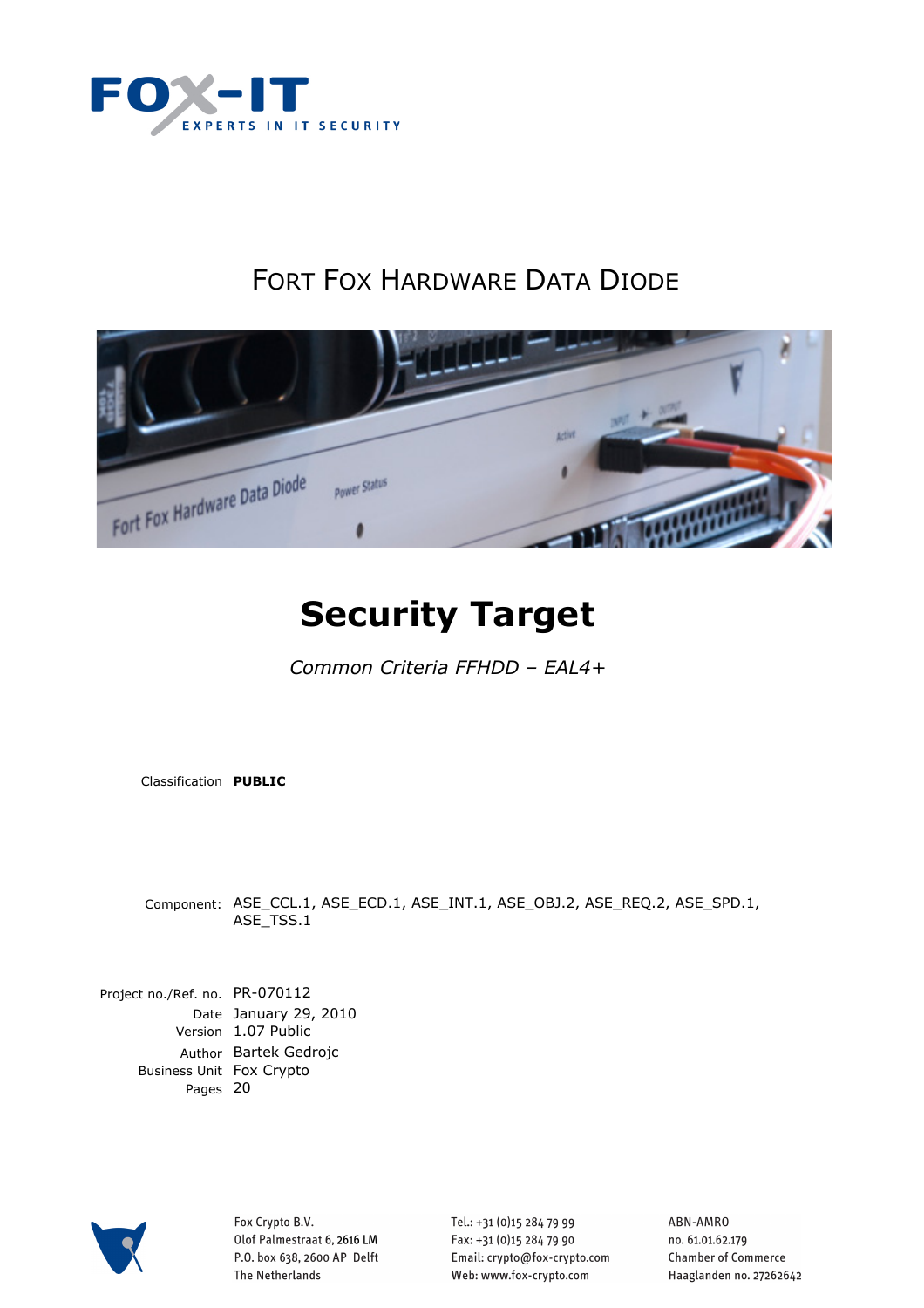**PUBLIC**

This document is public.

Misuse of this document or any of its information is prohibited and will be prosecuted to the maximum penalty possible. Fox-IT cannot be held responsible for any misconduct or malicious use of this document by a third party or damage caused by its contained information.

#### **Fox-IT BV**

Olof Palmestraat 6 2616 LM Delft

P.O. box 638 2600 AP Delft

The Netherlands

Phone: +31 (0)15 284 7999 Fax: +31 (0)15 284 7990 Email: fox@fox-it.com Internet: www.fox-it.com

#### Copyright © 2009 BV

All rights reserved. No part of this document shall be reproduced, stored in a retrieval system or transmitted by any means without written permission of Fox-IT. Violations will be prosecuted by applicable law. The general service conditions of Fox-IT BV. apply to this documentation.

#### **Trademark**

Fox-IT and the Fox-IT logo are trademarks of Fox-IT BV. All other trademarks mentioned in this document are owned by the mentioned legacy body or organization.

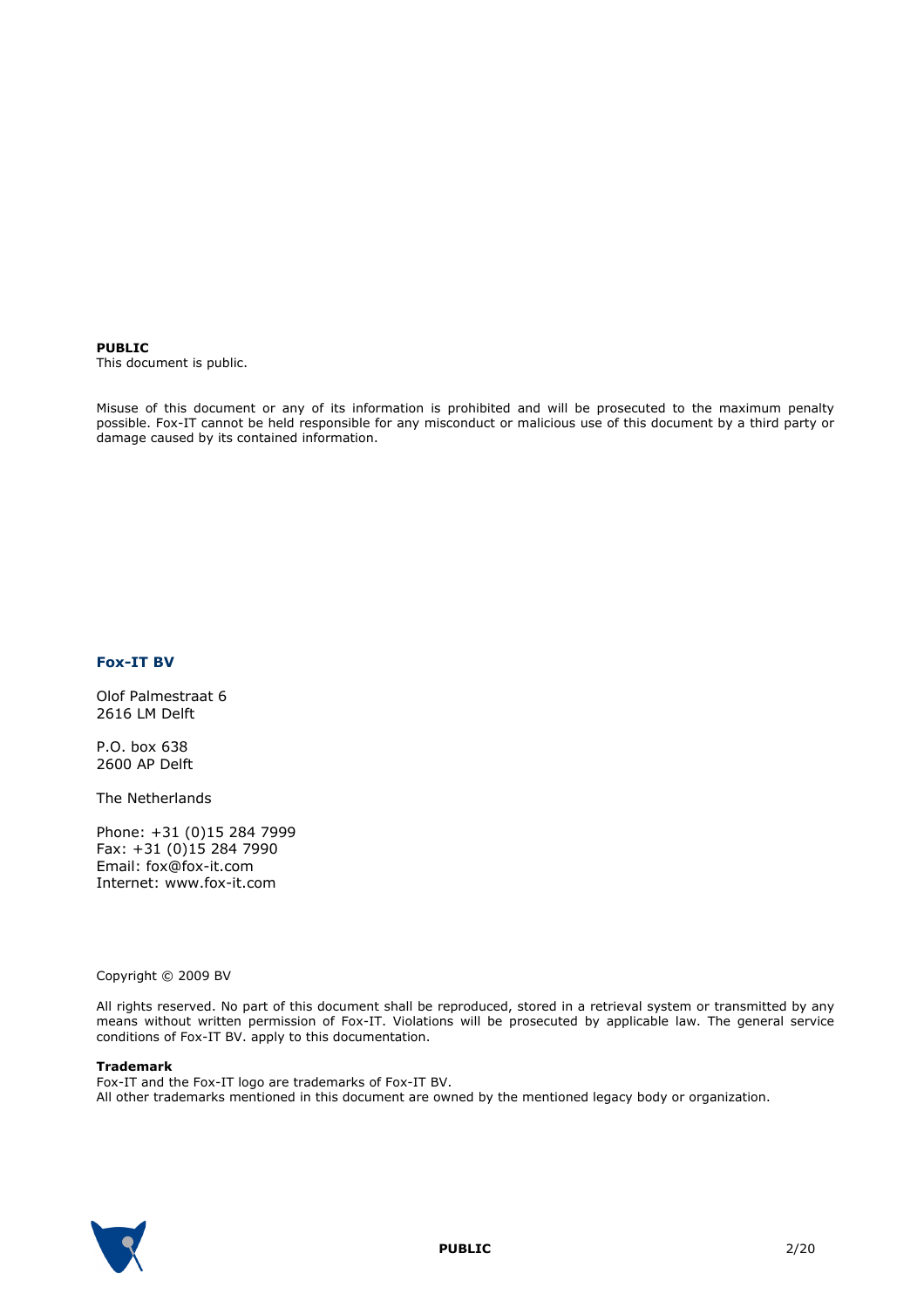# **Document Management**

#### **Version management**

| Project name: | Common Criteria FFHDD - EAL4+ |
|---------------|-------------------------------|
| Customer:     | Fox-IT                        |
| Subject:      | <b>Security Target</b>        |
| Date:         | January 29, 2010              |
| Version:      | 1.07 Public                   |
| Status:       | Final                         |
| Author(s):    | Bartek Gedrojc                |

This version replaces all previous version of this document.

#### **Distribution list**

| Version | <b>Distribution</b> | Name/function/remarks |
|---------|---------------------|-----------------------|
|         |                     |                       |
|         |                     |                       |
|         |                     |                       |
|         |                     |                       |

#### **Review management**

| Review by | Function | Date | Version |
|-----------|----------|------|---------|
|           |          |      |         |
|           |          |      |         |
|           |          |      |         |

#### **Change management**

| Version       | Date                  | By             | Remarks                               | Approval |
|---------------|-----------------------|----------------|---------------------------------------|----------|
| $0.01 - 0.13$ | August 29, 2008       | Bartek Gedrojc | Initial Draft version                 |          |
| 0.14          | September 3, 2008     | Bartek Gedrojc | Comments Dirk-Jan Out                 |          |
| 0.15          | September 16,<br>2008 | Bartek Gedrojc | Minor changes                         |          |
| 0.16          | September 19,<br>2008 | Bartek Gedrojc | Minor changes                         |          |
| 0.17          | September 30,<br>2008 | Bartek Gedrojc | Minor changes                         |          |
| 0.18          | December 19, 2008     | Bartek Gedrojc | Changed layout                        |          |
| 0.19          | January 20, 2009      | Bartek Gedrojc | $FFHDD1 = FFHDD2$                     |          |
| 0.20          | January 22, 2009      | Bartek Gedrojc | <b>Typos</b>                          |          |
| 1.0           | January 23, 2009      | Bartek Gedrojc | <b>Final Version</b>                  |          |
| 1.01          | February 23, 2009     | Bartek Gedrojc | Changes after comments Brightsight    |          |
| 1.02          | February 23, 2009     | Bartek Gedrojc | Added appendix C                      |          |
| 1.03          | February 25, 2009     | Bartek Gedrojc | Added motivation for SARs             |          |
| 1.04          | March 27, 2009        | Bartek Gedrojc | Removed appendix C                    |          |
| 1.05          | June 9, 2009          | Bartek Gedrojc | Updated FDP_IFF.1                     |          |
| 1.06          | August 21, 2009       | Bartek Gedrojc | Final updates after comments          |          |
| 1.07          | November 2, 2009      | Bartek Gedrojc | Removed "Please destroy all previous" |          |
| 1.07 Public   | January 29, 2010      | Bartek Gedrojc | 1.07 is made Public                   |          |

#### **Related documents**

| Version | Date | Description | Remarks |
|---------|------|-------------|---------|
|         |      |             |         |
|         |      |             |         |
|         |      |             |         |
|         |      |             |         |

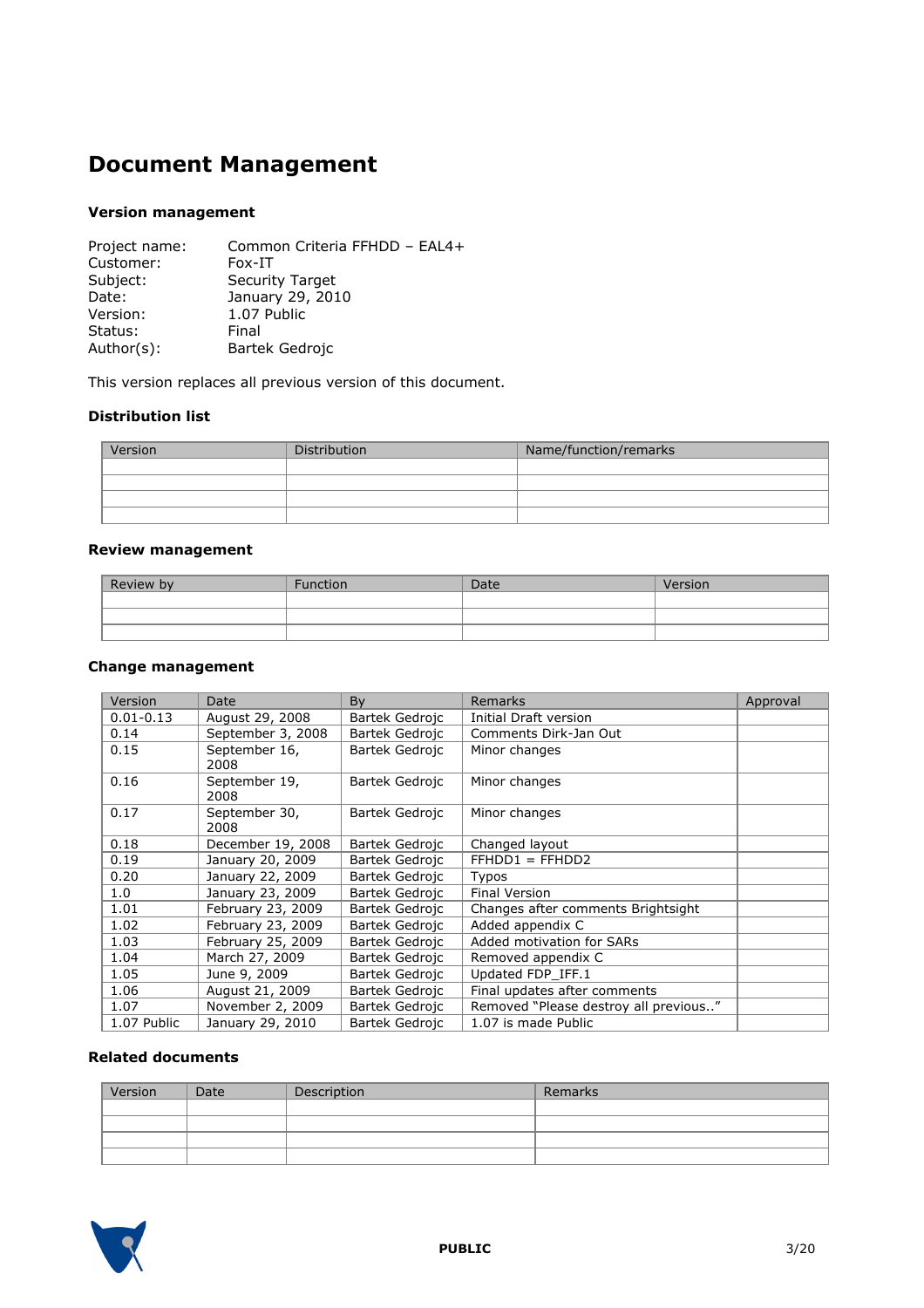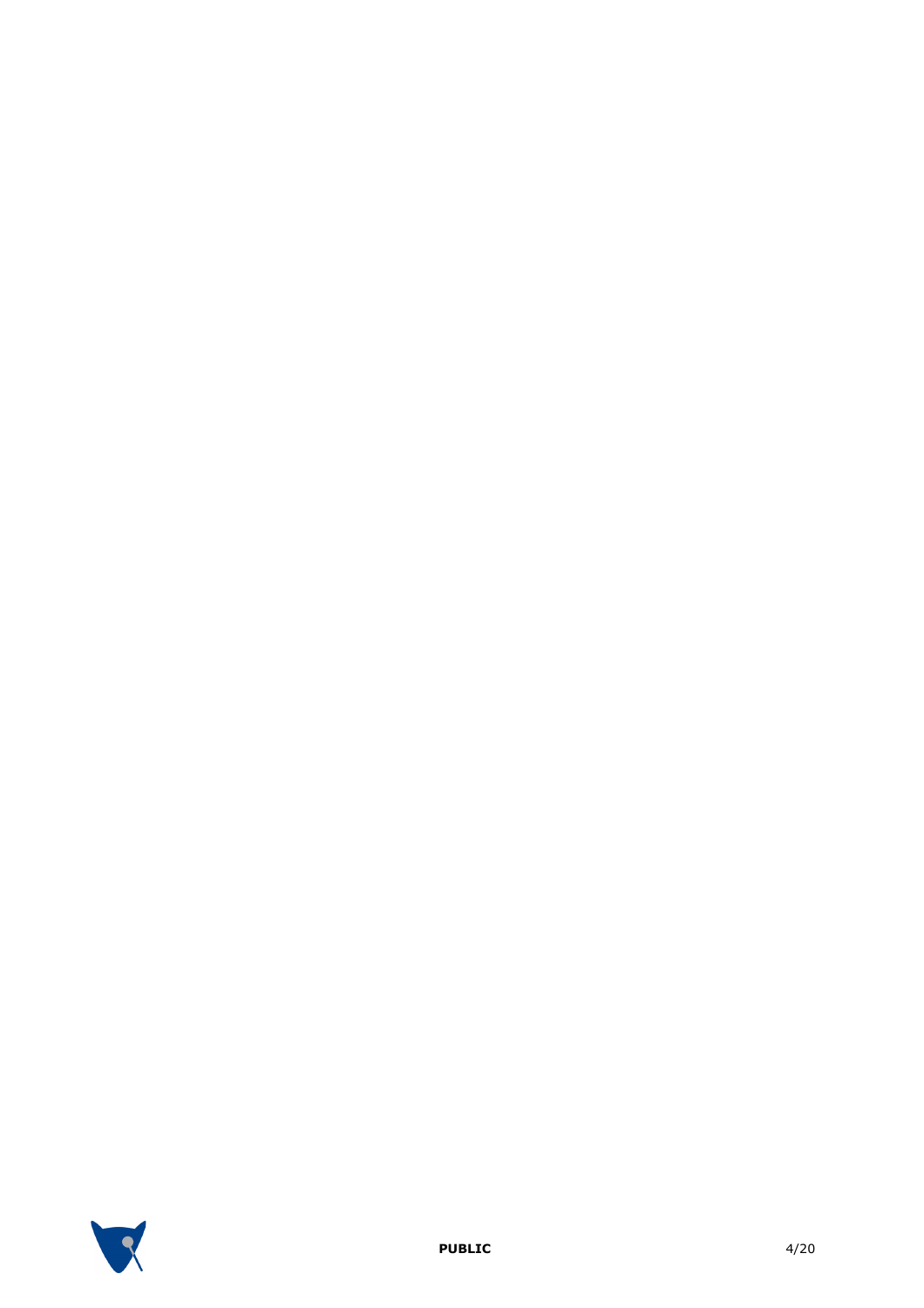# **Table of Contents**

| $\mathbf{1}$   |                                 |                |
|----------------|---------------------------------|----------------|
|                | 1.1<br>1.2<br>1.3<br>1.4<br>1.5 | 1.4.1<br>1.4.2 |
| $\overline{2}$ |                                 |                |
|                | 2.1<br>2.2<br>2.3               |                |
| 3              |                                 |                |
|                | 3.1<br>$3.2^{\circ}$<br>3.3     |                |
|                | $\overline{4}$                  |                |
|                | 4.1<br>4.2<br>4.3               |                |
| 5              |                                 |                |
|                | 5.1<br>5.2<br>5.3<br>5.4        | 5.1.1<br>5.1.2 |
| 6              |                                 |                |
|                |                                 |                |
|                |                                 |                |
|                | A<br>B                          |                |

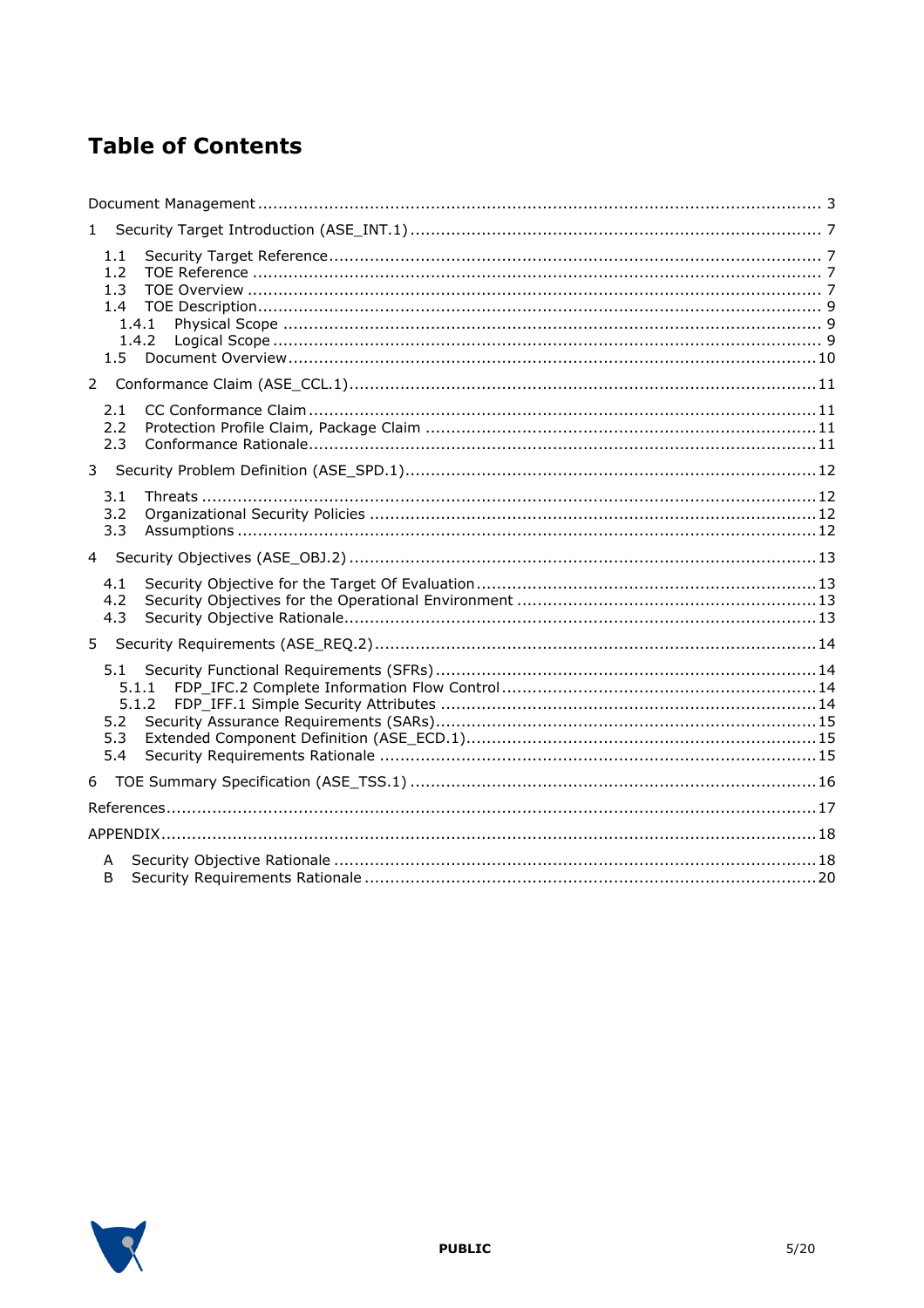# **List of Figures**

# **List of Tables**

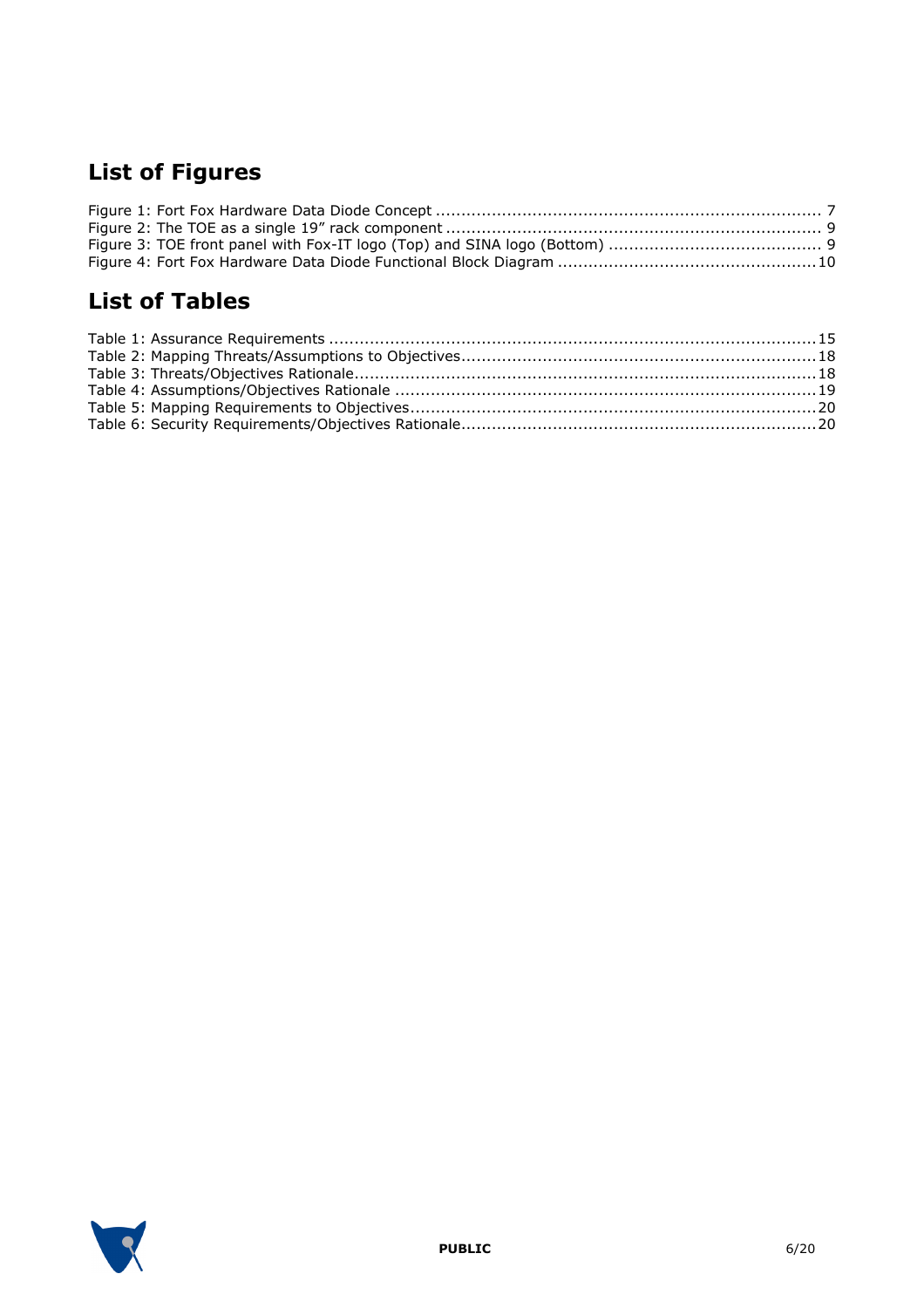### **1 Security Target Introduction** (ASE INT.1)

### *1.1 Security Target Reference*

| <b>ST Title</b>                | Fort Fox Hardware Data Diode Security Target                                    |
|--------------------------------|---------------------------------------------------------------------------------|
| <b>ST Version</b>              | 1.07                                                                            |
| <b>ST Status</b>               | Final                                                                           |
| <b>ST Classification</b>       | Internal                                                                        |
| Author                         | Bartek Gedrojc (Fox-IT)                                                         |
| <b>Advisor</b>                 | Dirk-Jan Out (Brightsight)                                                      |
|                                | <b>Evaluation Assurance Level</b> EAL4+, augmented with AVA_VAN.5 and ALC_DVS.2 |
| <b>Publication Data</b>        | January 29, 2010                                                                |
| <b>Number of pages</b>         | 20                                                                              |
| <b>Common Criteria Version</b> | 3.1, Revision 2, September 2007                                                 |
| <b>TOE Reference</b>           |                                                                                 |
| <b>Developer Name</b>          | Fox-IT                                                                          |

| TOE Name           | Fort Fox Hardware Data Diode (FFHDD) |
|--------------------|--------------------------------------|
| TOE Version Number | FFHDD <sub>2</sub>                   |

### *1.3 TOE Overview*

 $1.2$ 

The Target of Evaluation (TOE) is the Fort Fox Hardware Data Diode (FFHDD) developed by Fox-IT, and will hereafter be referred to as the TOE throughout this document. The TOE is a unidirectional network, as shown in figure 1, allowing data to travel only in one direction.

The one way physical connection of the TOE allows information to be transferred optically from a low security classified network (Low Security Level) to a higher security classified network (High Security Level), without compromising the confidentiality of the information on the High Security Level. To ensure signals can only pass in one direction, but not vice versa, the TOE deploys a light source and corresponding photocell. Fiber-optic cables are used to minimize the electromagnetic radiation when the TOE input is connected to the Low Security Level Server and the TOE output is connected to the High Security Level Server.

Once manufactured, there is no way to alter the function of the TOE. When the TOE Low Security Level side is connected to a Low Security Level Server and the High Security Level side is connected to a High Security Level server as is indicated in figure 1 the TOE and corresponding servers can be deployed in the following scenarios:

**Internet** Information from the Low Security Level (Internet) may be transferred to the High Security Level enabling the gathering of information from around the world. This is achieved by using a standard file-transfer communication protocol.

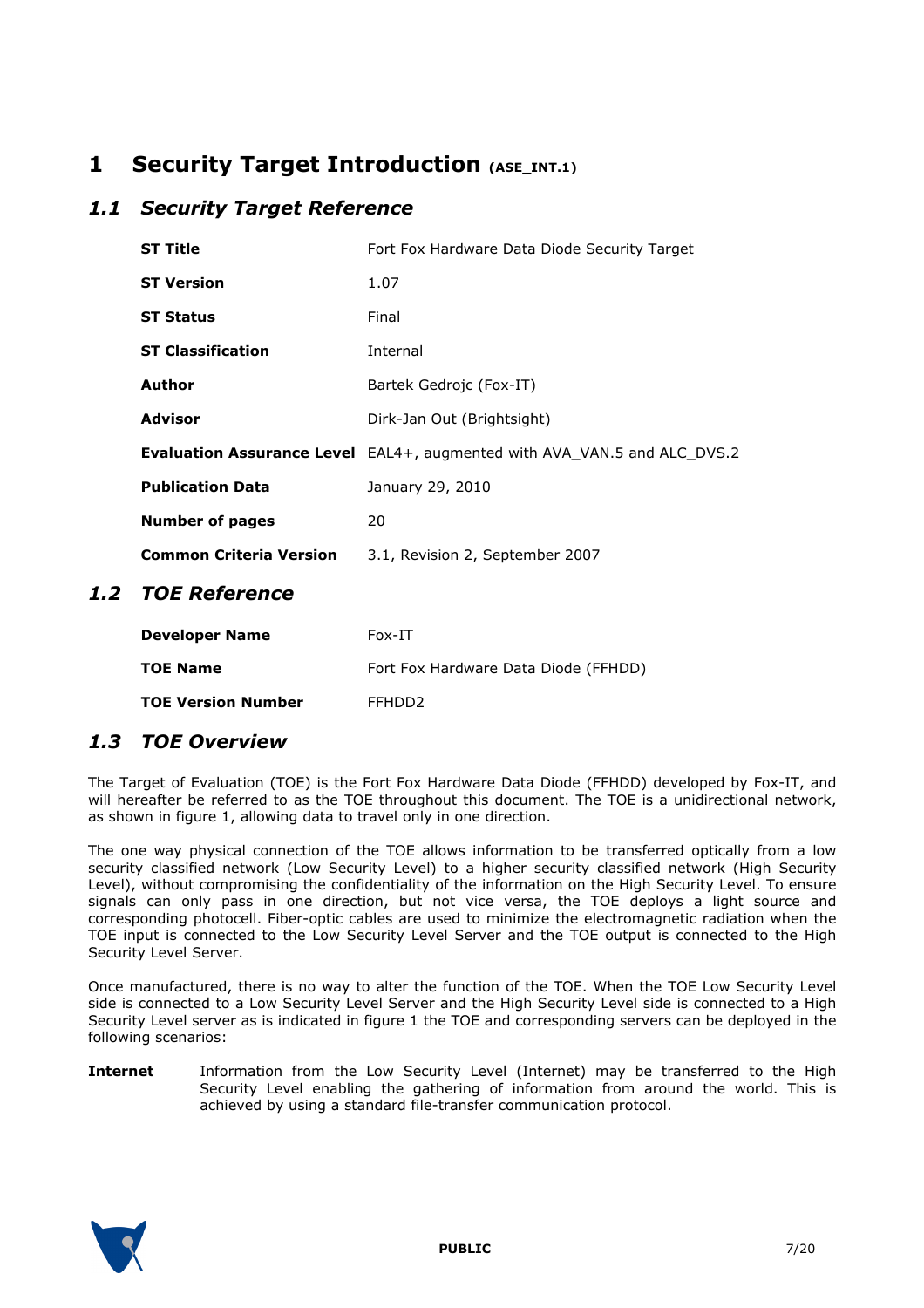

Figure 1: Fort Fox Hardware Data Diode Concept

- **E-mail** Using a 'normal' electronic mail gateway, e-mails can be transmitted from the Low Security Level and received at the High Security Level. Therefore, users can read their emails without going to a different Security Level.
- **Intercept** Mobile telephone service providers are frequently required to intercept telecom traffic data. Intercepted signals on the Low Security Level are transformed into digital data and packaged in low-level UDP network packets to the High Security Level for analysis by the police or intelligence agencies.
- **Updates** Windows and virus updates can be deployed in a High Security Level after being copied from the Low Security Level.
- **Printing** Information located on a Low Secure Level can be transmitted to a printer located in a High Secure Level.

The standard setup for using the TOE is to have an information flow from the Low Security Level side, through the TOE to the High Security Level side, but not the other way around. This enables users to write information on the High Security Level side without being able to extract information from the High Security Level side.

An alternative setup is to have an information flow from the High Security Level side, through the TOE to the Low Security Level side, but not the other way around. This enables users to read information from the High Security Level side without being able to control or input information on the High Security Level side. The following example describes a scenario based on an alternative setup:

**Industrial Processes** Processes on the High Security Level side that provide the Low Security Level side with real-time process information for monitoring purposes, without letting users being able to influence these critical industrial processes on the High Security Level side.

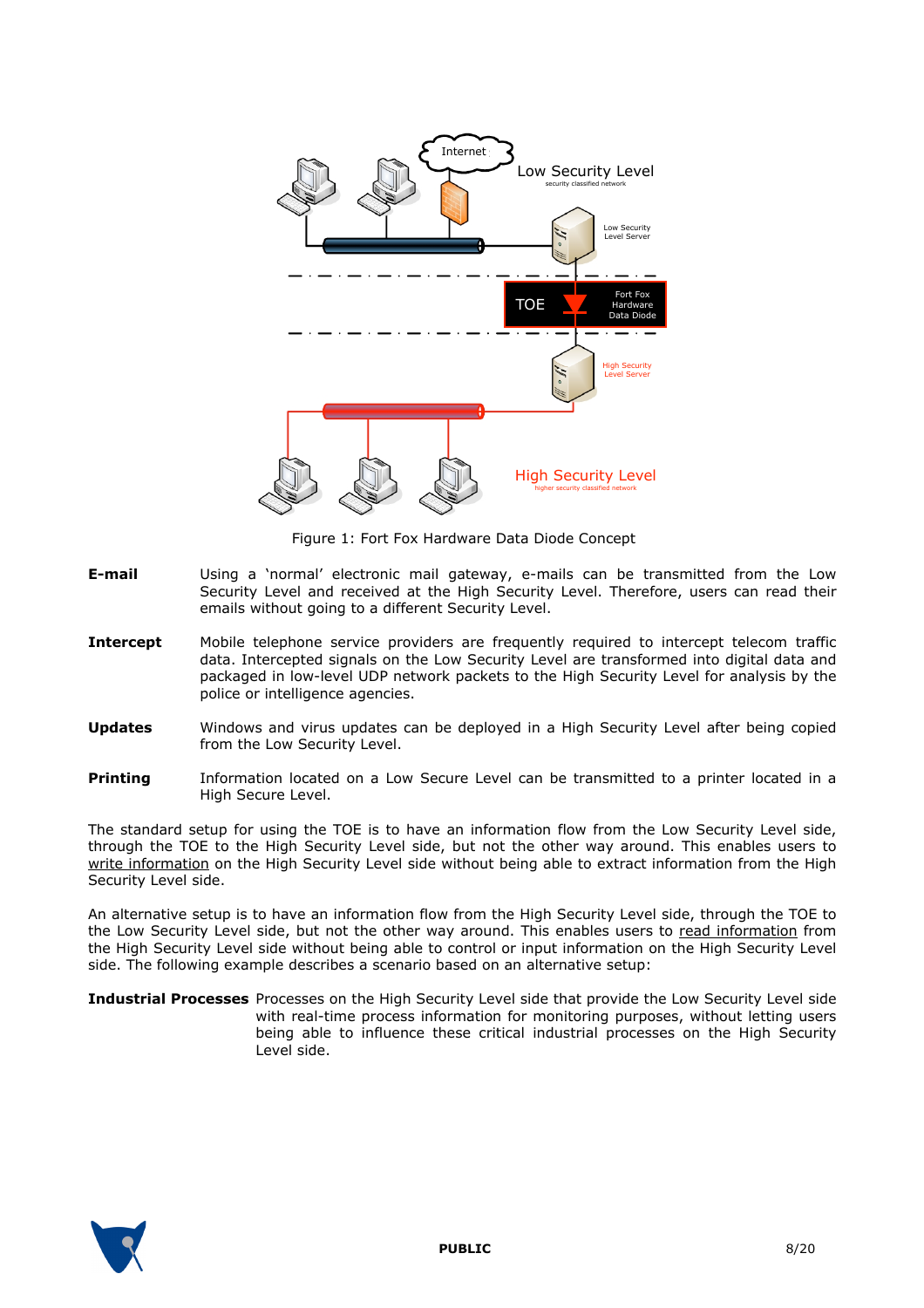### *1.4 TOE Description*

#### **1.4.1 Physical Scope**

The Target of Evaluation (TOE) consists of a single 19" rack component, see figure 2. The TOE contains physical hardware and does not contain any logic, firmware or software. The TOE allows information to flow through the device in a single direction from the Bidirectional Input (Low Security Level Transceiver) to the Unidirectional Output (High Security Level Transceiver). This is the only function performed by the TOE.



Figure 2: The TOE as a single 19" rack component

Figure 3 shows the two available front panels for the TOE, the Fox--IT front panel and the SINA front panel.

| $\bullet$ | <b>Fort Fox Hardware Data Diode</b><br><b>Power Status</b> | <b>I</b> OUTPUT<br>INPUT<br>Active | $\bullet$ |  |
|-----------|------------------------------------------------------------|------------------------------------|-----------|--|
| $\bullet$ | $\bullet$                                                  | $\bullet$                          | $\bullet$ |  |
| 0         | <b>Power Status</b>                                        | INPUT + OUTPUT<br>Active           |           |  |
|           |                                                            | $\bullet$                          |           |  |

Figure 3: TOE front panel with Fox-IT logo (Top) and SINA logo (Bottom)

The preparative procedures [4] describe all necessary steps for secure accepting and installing the delivered TOE.

This ST will position the TOE in a standard setup where information flows from the Low Security Level side, through the TOE, to the High Security Level side. Placing the TOE in an alternative setup will not change anything to the physical scope of the TOE nor will it change anything to the security function of the TOE.

#### **1.4.2 Logical Scope**

Figure 4 shows the TOE (Fort Fox Hardware Data Diode) functional block diagram consisting of two discrete fiber optical transceivers. The data transfer is implemented in hardware, of the physical Open System Interconnection (OSI) reference model, to guarantee complete unidirectionality.

The TOE has two operational interfaces to establish one-way communication, the Bidirectional Input and Unidirectional Output port. At the Low Security Level Transceiver light is carried into the Bidirectional Input port and converted, with the aid of a photocell, into an electrical signal. The electrical signal spreads through the TOE to the High Security Level Transceiver. The High Security Level Transceiver receives the electrical signal and converts this, using a light source, into light. Finally, the light is offered,

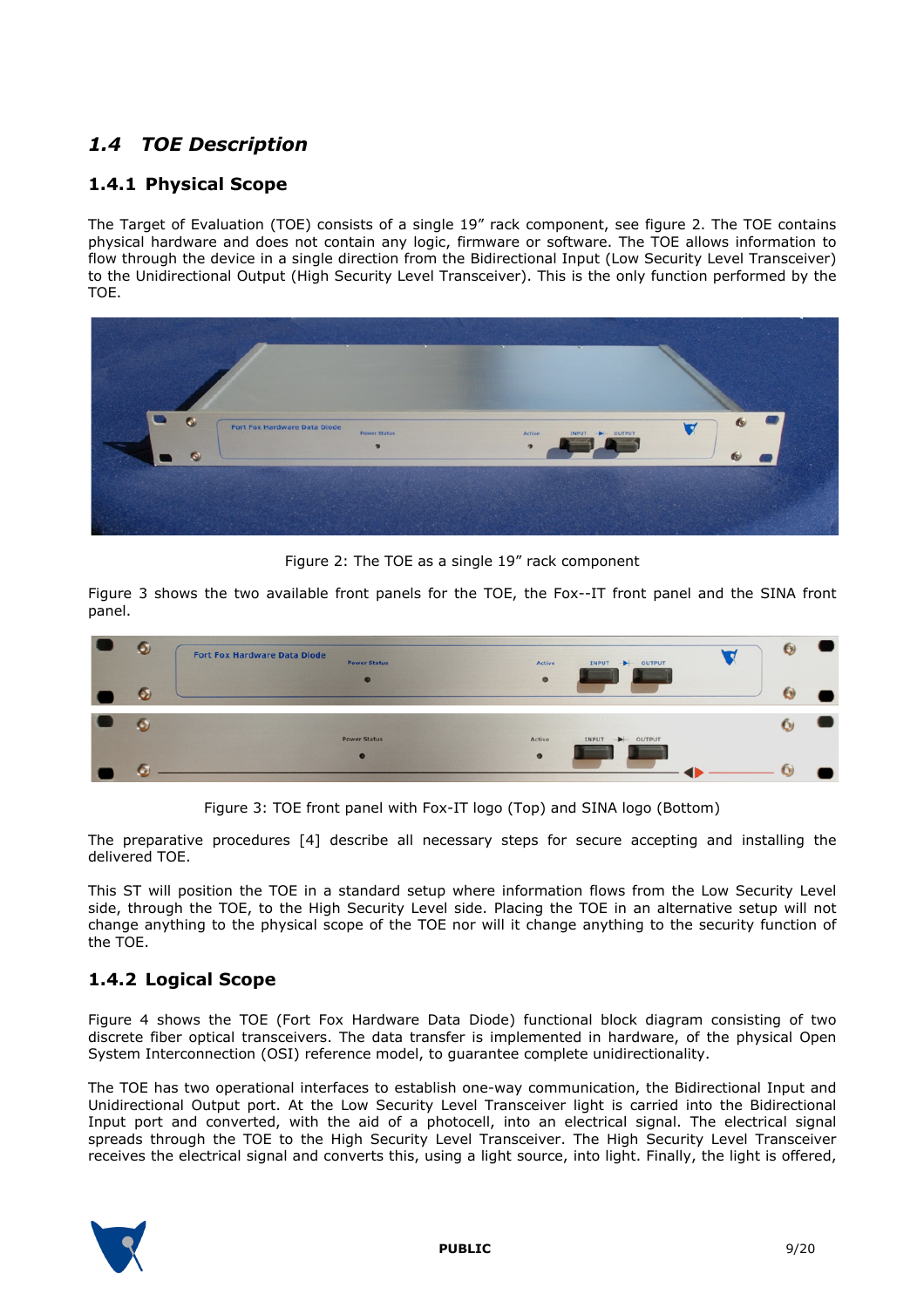through the Unidirectional Output port, to the High Security Level Network. The Unidirectional Output port is incapable of input and therefore lacks the ability of converting light into an electrical signal. Consequently, an electrical signal is unable to propagate to the Low Security Level Transceiver and therefore incapable to create a covert channel.

Fiber optics is used to transport signals from and to the TOE Bidirectional Input and Unidirectional Output ports. Electrical signals only transport signals inside the TOE, which is completely enclosed by an aluminum casing. This approach minimizes the electromagnetic emanation and the tempest security threat.

Unidirectional communication does not work with a network protocol that requires a handshake (acknowledgement). To establish a communication link between the Low Security Level side and the Low Security Level Transceiver, a Bidirectional Input port is initiated. Data, information, or communication originating at the Output (High Security Level) is physically unable to flow to the Bidirectional Input port (Low Security Level) via the TOE, therefore there is no back channel which could be used as a covert channel. Any network protocol could be used to implement the communication if no handshaking across the TOE is required e.g. the User Datagram Protocol (UDP) can provide a unidirectional flow of information.



Figure 4: Fort Fox Hardware Data Diode Functional Block Diagram

### *1.5 Document Overview*

The ST has been developed in accordance with the requirements of the Common Criteria (CC) part 3, Class ASE: Security Target Evaluation [3] and Annex A: Specification of Security Targets, of the CC part 1 [1]. The ST contains the following sections:

- **Section 1** ST introduction, provides the identification material for the ST and the TOE, it provides an overview and description of the TOE.
- **Section 2** Conformance claims, describes how the ST conforms to the CC.
- **Section 3** Security problem definition, defines the security problem that is to be addressed.
- **Section 4** Security objectives, are a concise and abstract statement of the intended solution to the problem.
- **Section 5** Extended components definition, describes new components if the security requirements are not based on components from the CC.
- **Section 6** Security requirements, describes the Security Functional Requirements (SFRs) and the Security Assurance Requirements (SARs).
- **Section 7** TOE summary specification, provides potential consumers of the TOE with a description of how the TOE satisfies all the SFRs.

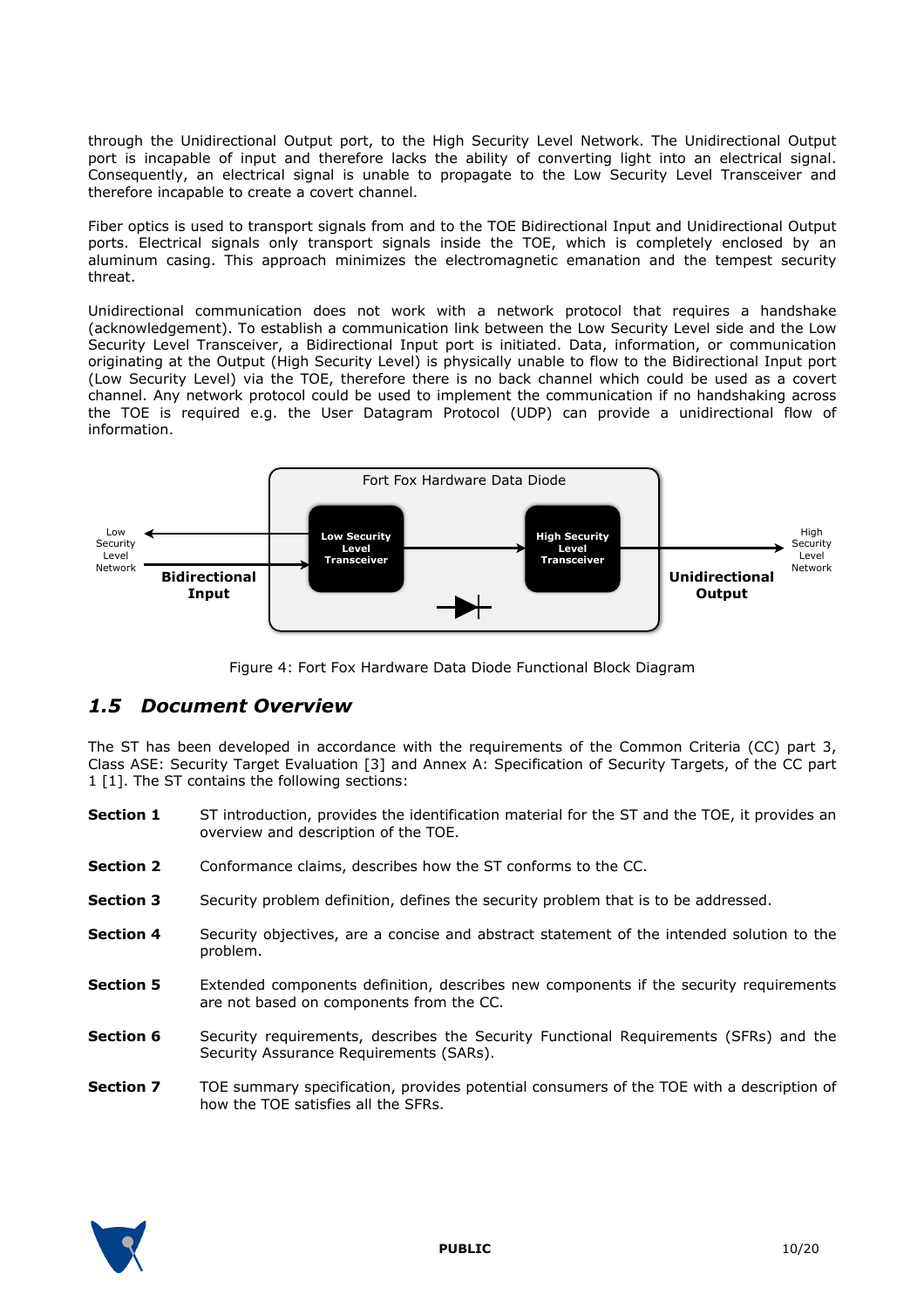### **2 Conformance Claim** (ASE\_CCL.1)

### *2.1 CC Conformance Claim*

This Security Target and TOE claim conformance to [1,2,3]. This ST is CC Part 2 conformant and CC Part 3 conformant.

### *2.2 Protection Profile Claim, Package Claim*

This Security Target claims conformance to assurance package EAL4 augmented by AVA\_VAN.5 and ALC\_DVS.2.

#### *2.3 Conformance Rationale*

None

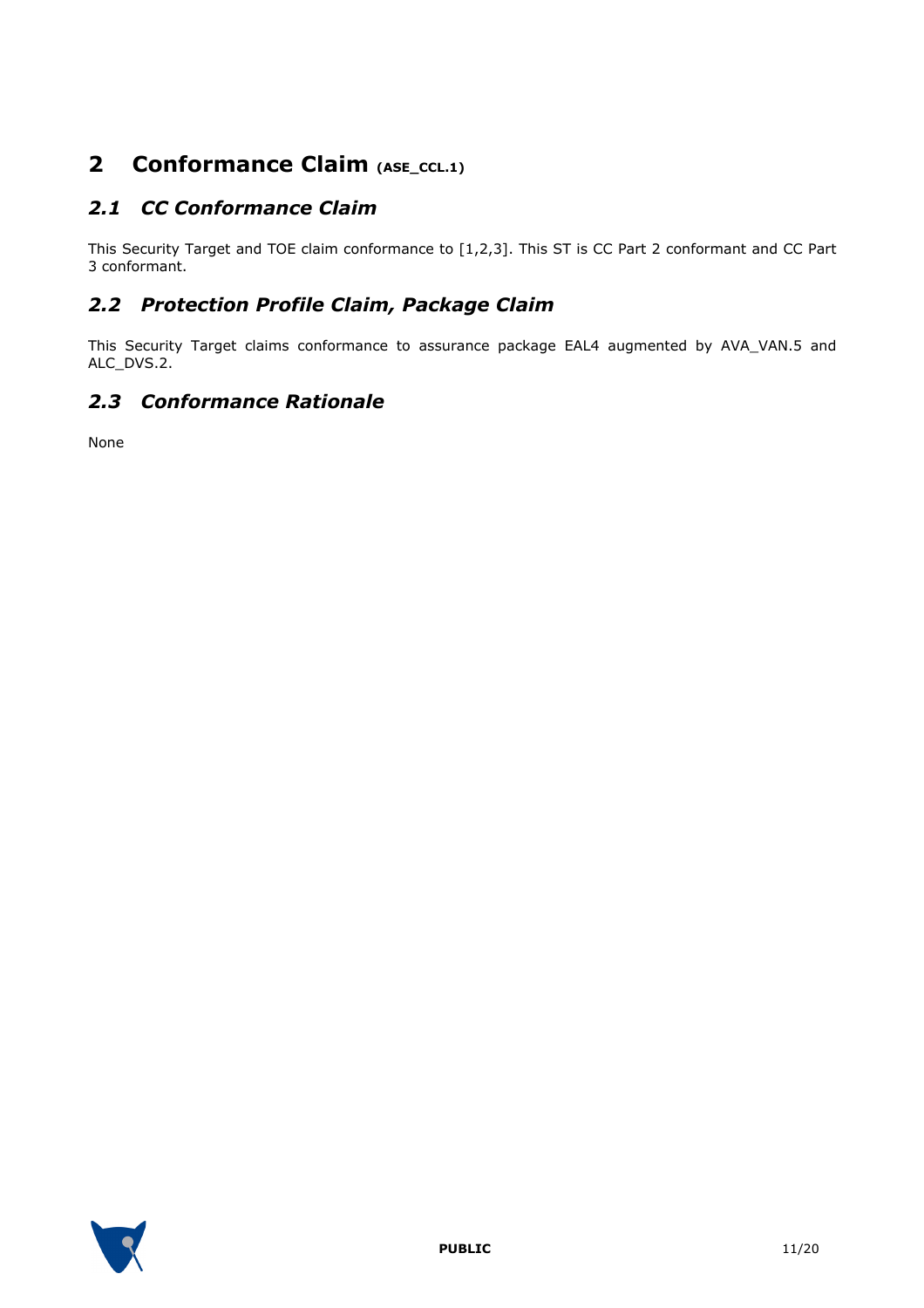### **3 Security Problem Definition** (ASE SPD.1)

### *3.1 Threats*

The following threats are the assumed threat to the TOE, which could cause it to fail its security objective:

**T.TRANSFER** A user or process on the High Security Level network that accidentally or deliberately breaches the confidentiality of some High Security Level information by transmitting data through the TOE to the Low Security Level network.

### *3.2 Organizational Security Policies*

There are no Organizational Security Policies or rules with which the TOE must comply.

#### *3.3 Assumptions*

The TOE will be connected between two networks of different levels known as the High Security Level network and the Low Security Level network. The assumptions made about the intended environment are:

- **A.PHYSICAL** The intended operation environment shall store and operate the TOE in accordance with the requirements of the High Security Level side.
- **A.NETWORK** The TOE is the only method of interconnecting the Low Security Level network and High Security Level network. This prevents a threat agent from circumventing the security being provided by the TOE through an untrustworthy product.

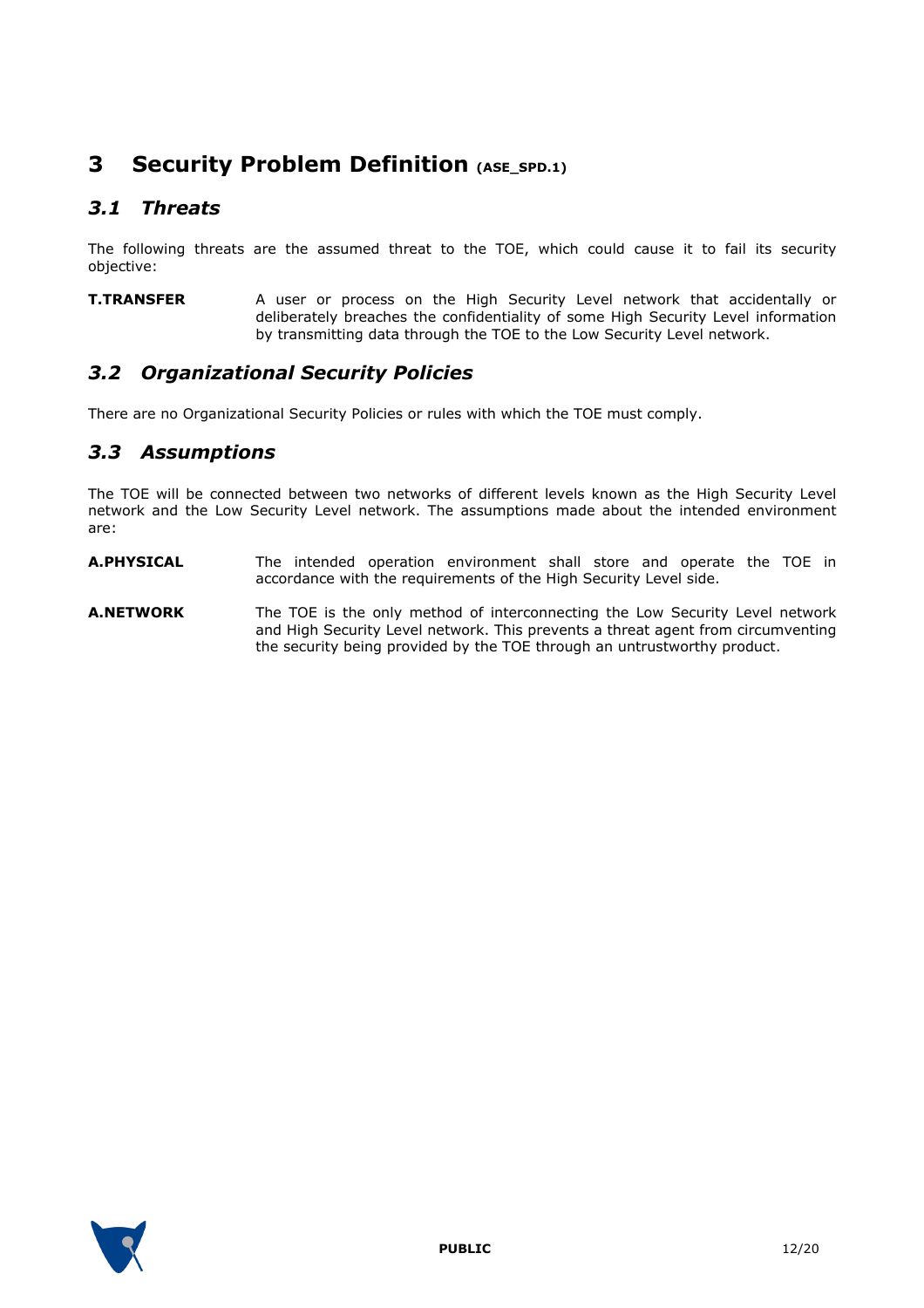### **4 Security Objectives (ASE\_OBJ.2)**

### *4.1 Security Objective for the Target Of Evaluation*

The TOE is intended to protect the asset, of High Security Level information, in accordance with the following objectives:

**O.CONFIDENTIALITY** The information on the High Security Level side destination is kept confidential from the Low Security Level source.

### *4.2 Security Objectives for the Operational Environment*

All of the secure usage assumptions are considered to be security objectives of the environment. These objectives are satisfied though the application of procedural or administrative measures.

**OE.PHYSICAL** The intended operation environment shall be capable of storing and operating the TOE in accordance with the requirements of the High Security Level side.

**OE.NETWORK** The TOE is the only method of interconnecting the Low Security Level network and High Security Level network.

### *4.3 Security Objective Rationale*

Appendix A presents the security objective rationale.

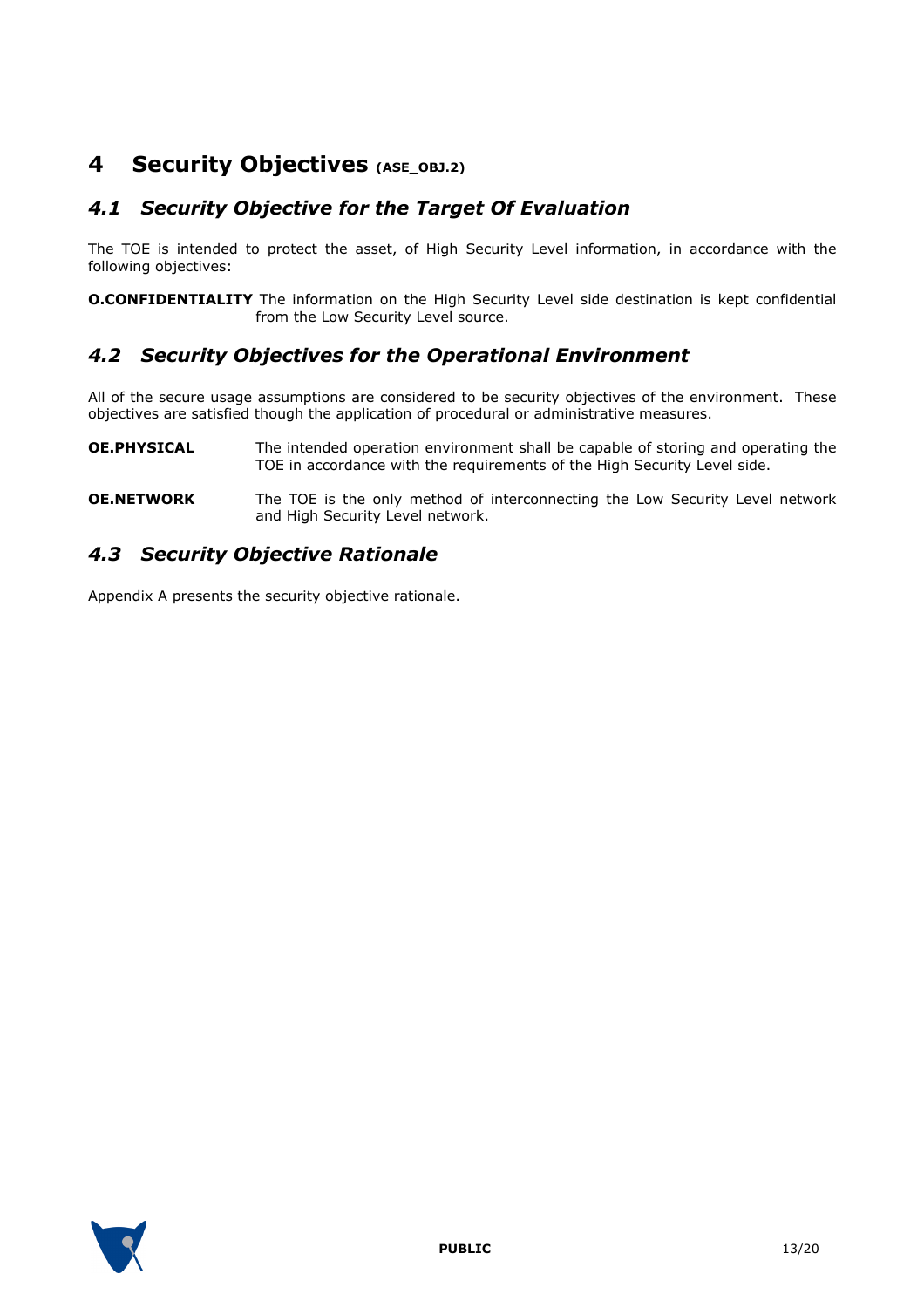### **5 Security Requirements** (ASE REQ.2)

### *5.1 Security Functional Requirements (SFRs)*

The TOE uses two subjects: Input and Output. These represent the input and output of the TOE. These subjects have no attributes.

This statement of SFRs does not define other subjects, objects, operations, security attributes or external entities.

#### **5.1.1 FDP\_IFC.2 Complete Information Flow Control**

- **Dependencies:** FDP\_IFF.1 Simple security attributes.
- **FDP\_IFC.2.1** The TSF shall enforce the **FFHDD policy** on **[[Input, Output], all information]** and all operations that cause that information to flow to and from subjects covered by the SFP.
- **FDP\_IFC.2.2** The TSF shall ensure that all operations that cause any information in the TOE to flow to and from any subject in the TOE are covered by an information flow control SFP.

#### **5.1.2 FDP\_IFF.1 Simple Security Attributes**

**Hierarchical to:** No other components.

**Dependencies:** FDP IFC.1 Subset information flow control  $FMT\_MSA.3$  Static attribute initialization<sup>1</sup>

- **FDP IFF.1.1** The TSF shall enforce the **FFHDD policy** based on the following types of subject and information security attributes: **[[Input [], Output []], all information []]**.
- **FDP\_IFF.1.2** The TSF shall permit an information flow between a controlled subject and controlled information via a controlled operation if the following rules hold: **information may flow from Input to Output**.
- **FDP** IFF.1.3 <*refined away>*
- **FDP\_IFF.1.4 <refined away>**
- **FDP IFF.1.5** The TSF shall explicitly deny an information flow based on the following rules: **information may not flow from Output to Input**.

 $1$  The dependency to FMT\_MSA.3 is not applicable as there are no security attributes to initialize.

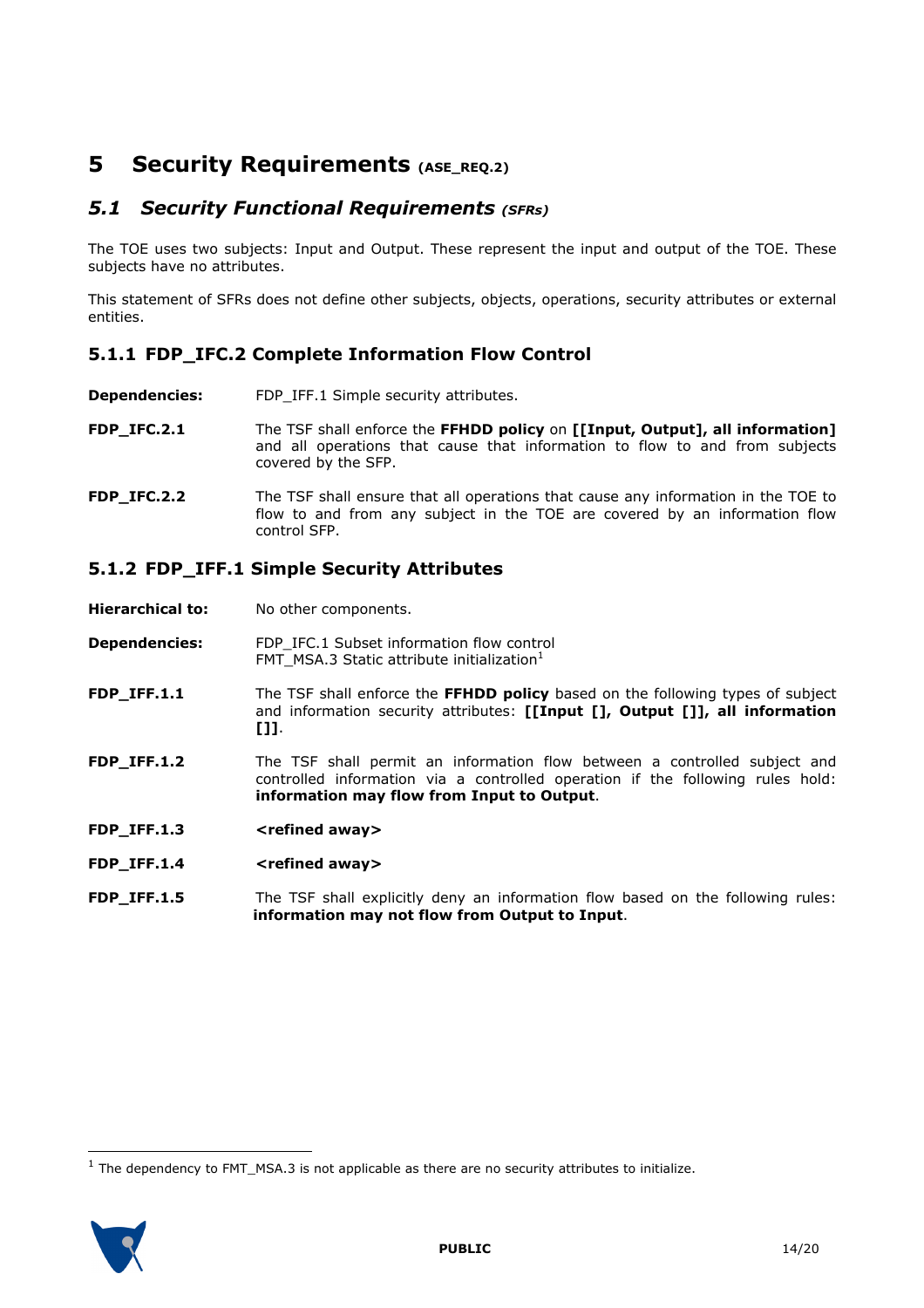### *5.2 Security Assurance Requirements (SARs)*

The security assurance requirements for the TOE are the Evaluation Assurance Level 4 (EAL 4 – Methodically designed, tested and reviewed), augmented with the additional vulnerability assessment classes ALC\_DVS.2 – Sufficiency of Security Measures and AVA\_VAN.5 – Advanced methodical vulnerability analysis. Evaluation Assurance Level 4 is chosen while this is the highest evaluation level that is mutually recognized by the Common Criteria Recognition Arrangement (CCRA). To indicate that the TOE is resilient against the highest threat level the Evaluation Assurance Level 4 is augmented with AVA\_VAN.5, which is equivalent to the highest Evaluation Assurance Levels. For a detailed description of these components, please refer to the Part 3 of the Common Criteria [3] directly. These requirements are listed in the following table:

| <b>Assurance Class</b>        | <b>Assurance Component</b>                                           |
|-------------------------------|----------------------------------------------------------------------|
| ADV: Development              | ADV_ARC.1 - Security architecture description                        |
|                               | ADV_FSP.4 - Complete functional specification                        |
|                               | ADV_IMP.1 - Implementation representation of the TSF                 |
|                               | ADV TDS.3 - Basic modular design                                     |
| AGD: Guidance documents       | AGD_OPE.1 - Operational user guidance                                |
|                               | AGD_PRE.1 - Preparative procedures                                   |
| ALC: Life-cycle support       | ALC_CMC.4 - Production support, acceptance procedures and automation |
|                               | ALC CMS.4 - Problem tracking CM coverage                             |
|                               | ALC_DEL.1 - Delivery procedures                                      |
|                               | ALC_DVS.2 - Sufficiency of Security Measures                         |
|                               | ALC_LCD.1 - Development defined life-cycle model                     |
|                               | ALC_TAT.1 - Well-defined development tools                           |
|                               | ASE CCL.1 - Conformance claims                                       |
|                               | ASE_ECD.1 - Extended components definition                           |
|                               | ASE INT.1 - ST introduction                                          |
|                               | ASE_OBJ.2 - Security objectives                                      |
|                               | ASE_REQ.2 - Derived security requirements                            |
|                               | ASE_SPD.1 - Security problem definition                              |
|                               | ASE_TSS.1 - TOE summary specification                                |
| ATE: Test                     | ATE_COV.2 - Analysis of coverage                                     |
|                               | ATE_DPT.2 - Testing: security enforcing modules                      |
|                               | ATE FUN.1 - Functional testing                                       |
|                               | ATE_IND.2 - Independent testing - sample                             |
| AVA: Vulnerability assessment | AVA_VAN.5 - Advanced methodical vulnerability analysis               |

| Table 1: Assurance Requirements |
|---------------------------------|
|                                 |

### *5.3 Extended Component Definition (ASE\_ECD.1)*

All security requirements in this ST are based on components from CC Part 2 [2] and CC Part 3 [3], therefore there are no Extended Component Definitions.

### *5.4 Security Requirements Rationale*

Appendix B presents the security requirements rationale.

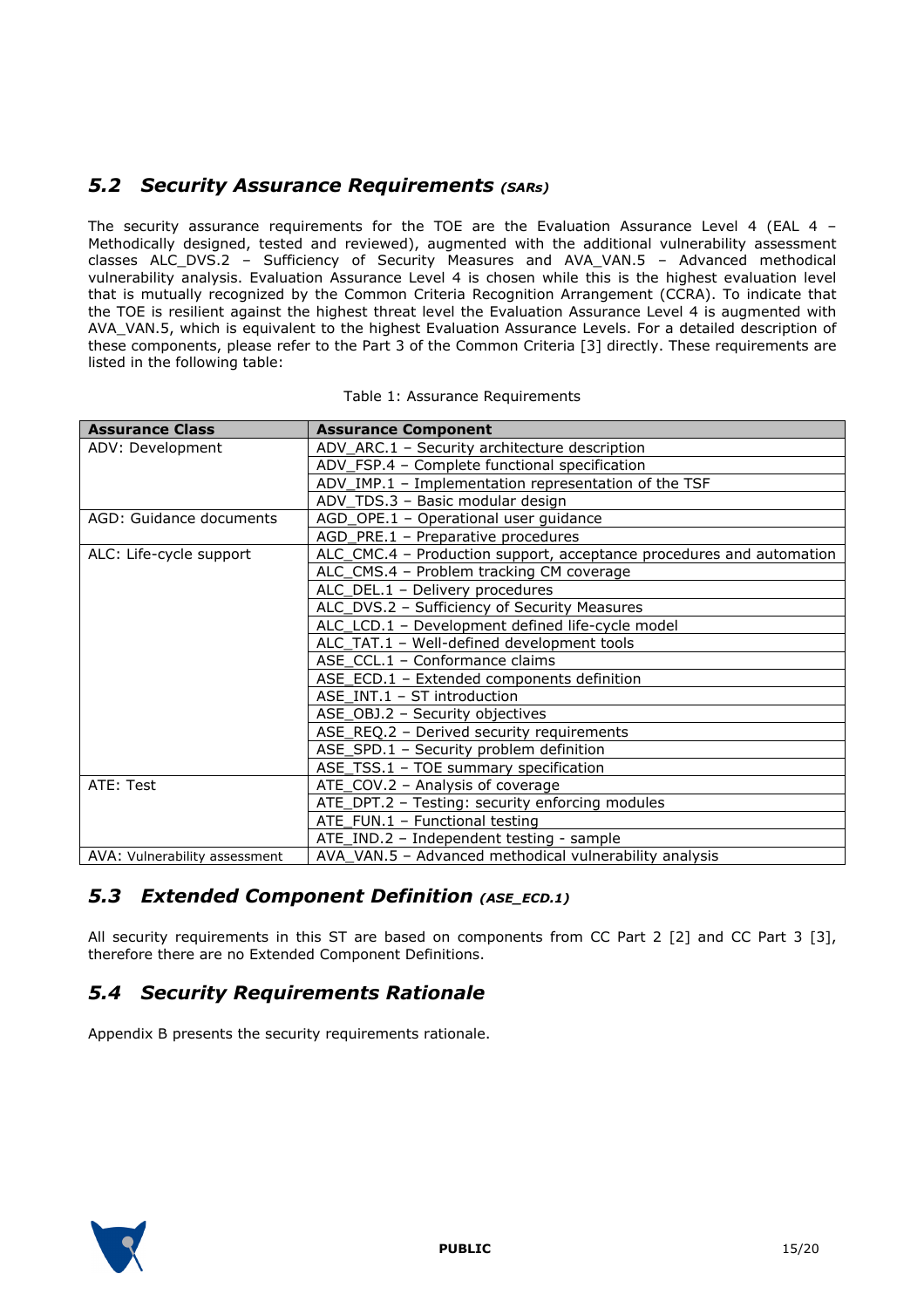# **6 TOE Summary Specification** (ASE\_TSS.1)

The TOE addresses two Security Functional Requirements, FDP\_IFC.2 and FDP\_IFF.1, which is described in section 1.4.2 of this document.

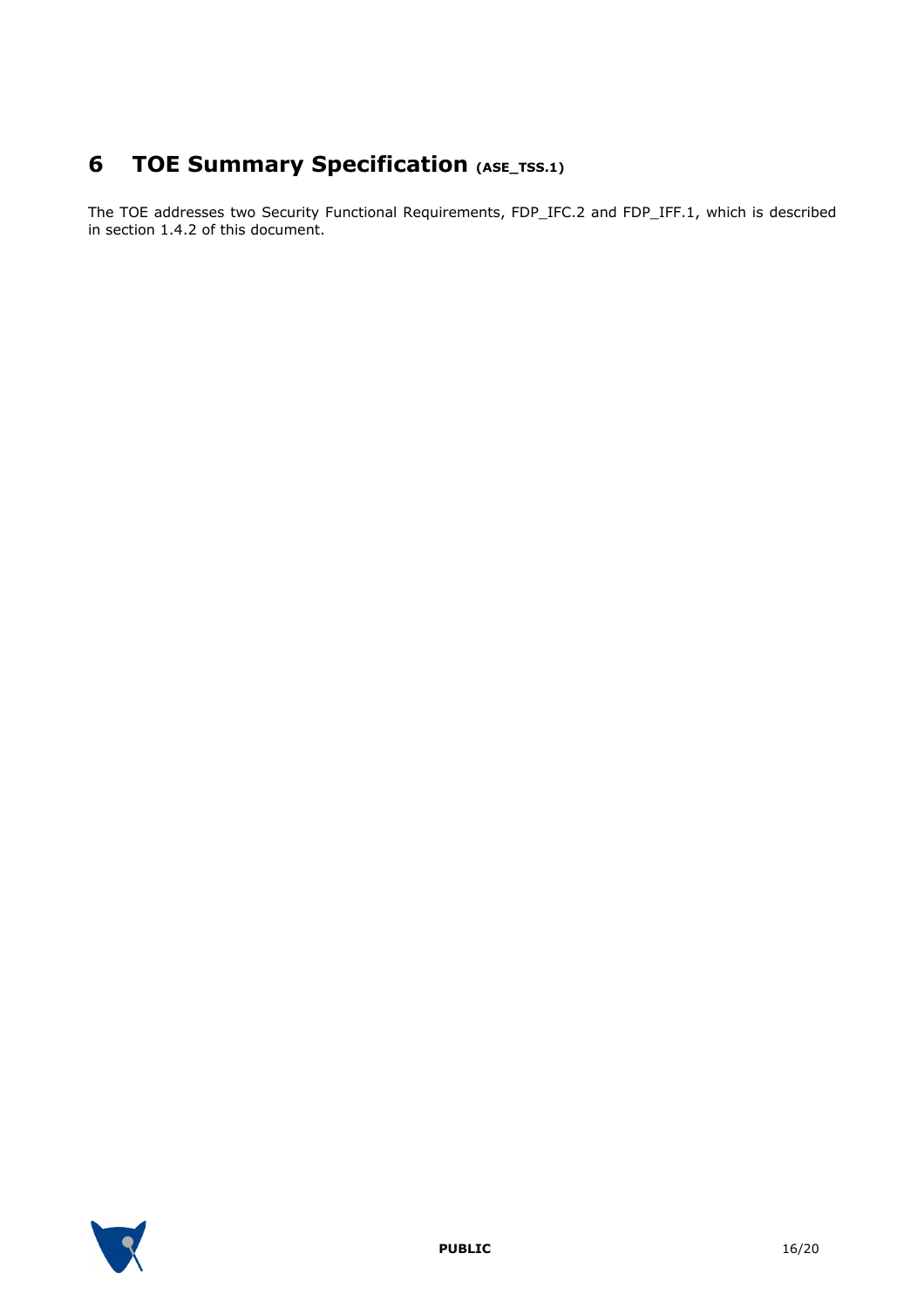### **References**

- [1] Common Criteria for Information Technology Security Evaluation. Part 1: Introduction and General Model, Version 3.1, Revision 1, September 2006. http://www.commoncriteriaportal.org/files/ccfiles/CCPART1V3.1R1.pdf
- [2] Common Criteria for Information Technology Security Evaluation. Part 2: Security Functional Components, Version 3.1, Revision 2, September 2007. http://www.commoncriteriaportal.org/files/ccfiles/CCPART2V3.1R2.pdf
- [3] Common Criteria for Information Technology Security Evaluation. Part 3: Security Assurance Components, Version 3.1, Revision 2, September 2007. http://www.commoncriteriaportal.org/files/ccfiles/CCPART3V3.1R2.pdf
- [4] Common Criteria Fox-IT. *Fort Fox Hardware Data Diode – Delivery Procedures, Preparative Procedures and Operational User Guidance (*AGD-ALC\_DEL.1*)*, version 1.04, May 7, 2009. FFHDD-AGD-ALC\_DEL.1.pdf

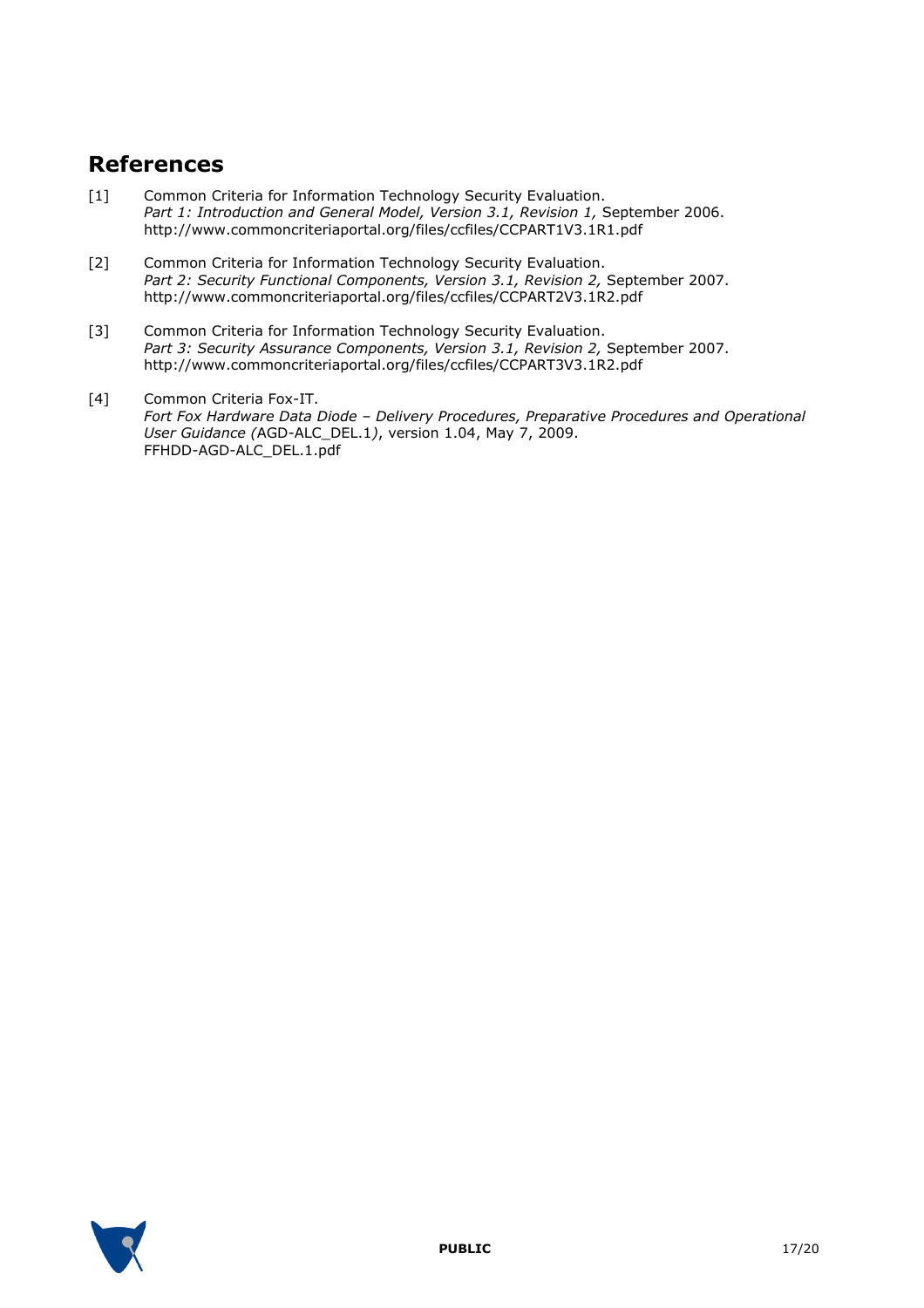# **APPENDIX**

# **A Security Objective Rationale**

This section presents the rationale for the matter in which the security objectives address the threats and assumptions associated with the TOE.

Table 2 demonstrates how all threats and assumptions are covered by at least one of the security objectives of the TOE, and that each security objective covers at least one threat or assumption.

Table 3 demonstrates how the objectives of the TOE and the TOE environment counter the threats identified in section 3.1.

Table 4 demonstrates how the objectives of the TOE and the TOE environment address the assumptions identified in section 3.3.

| <b>Threats</b><br>and<br><b>Assumptions</b> | T.TRANSFER | A.PHYSICAL | A.NETWORK |
|---------------------------------------------|------------|------------|-----------|
| <b>Objectives</b>                           |            |            |           |
| O.CONFIDENTIALITY                           | Χ          |            |           |
| <b>OE.PHYSICAL</b>                          | X          | X          |           |
| <b>OE.NETWORK</b>                           |            |            |           |

|  | Table 2: Mapping Threats/Assumptions to Objectives |  |
|--|----------------------------------------------------|--|
|--|----------------------------------------------------|--|

|  |  | Table 3: Threats/Objectives Rationale |  |
|--|--|---------------------------------------|--|
|--|--|---------------------------------------|--|

| <b>Threats</b>    | <b>Objectives</b>                | <b>Rationale</b>                                                                                                                                                                                                                                                                               |
|-------------------|----------------------------------|------------------------------------------------------------------------------------------------------------------------------------------------------------------------------------------------------------------------------------------------------------------------------------------------|
| <b>T.TRANSFER</b> | O.CONFIDENTIALITY<br>OE.PHYSICAL | The threat that data will be transferred from the High<br>Security Level network to the Low Security Level<br>network through the TOE is partially reduced by<br>O.CONFIDENTIALITY                                                                                                             |
|                   |                                  | O.CONFIDENTIALITY achieves this by explicitly<br>prohibiting any flows from the High Security Level<br>network through the TOE to the Low Security Level,<br>including flows that might take place through the use<br>of covert channel. Thus both explicit and implicit flows<br>are covered. |
|                   |                                  | OE.PHYSICAL ensures that the TOE is operated and<br>stored within a physically secure environment that, at<br>minimum, meets the requirements for the High<br>Security Level. This mitigates the risk that<br>unauthorized personnel have access to the TOE at any<br>time.                    |
|                   |                                  | O.CONFIDENTIALLY and OE.PHYSICAL collectively<br>serve to counter the threat of T.TRANSFER.                                                                                                                                                                                                    |

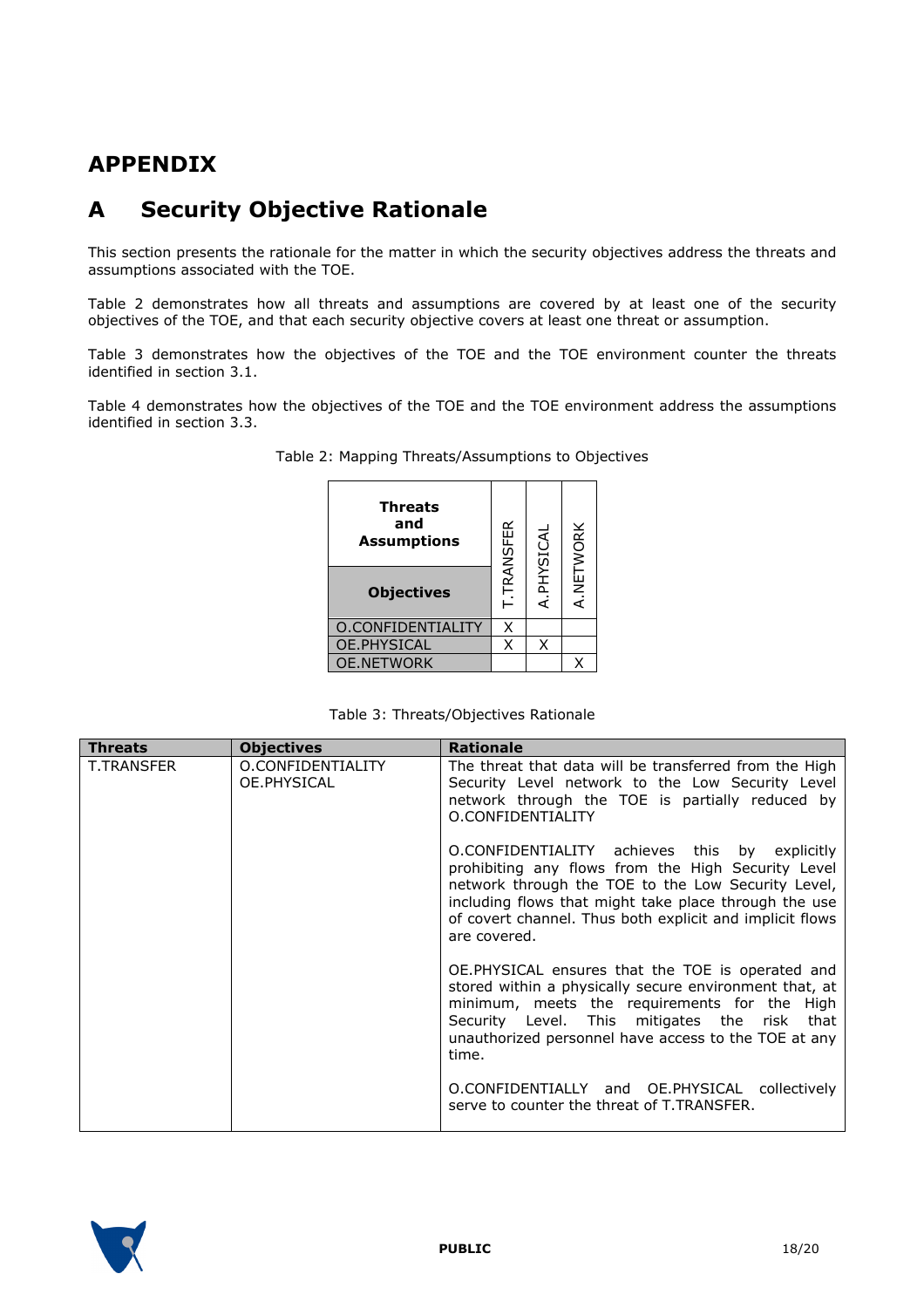| <b>Threats</b> | <b>Objectives</b> | <b>Rationale</b>                                                                                                                                                                                                                                                                                                                                                                    |
|----------------|-------------------|-------------------------------------------------------------------------------------------------------------------------------------------------------------------------------------------------------------------------------------------------------------------------------------------------------------------------------------------------------------------------------------|
| A.PHYSICAL     | OE.PHYSICAL       | A.PHYSICAL assumes that the intended environment<br>will be capable of storing and operating the TOE, in<br>accordance with the requirements of the High Security<br>Level network. Information systems have different<br>requirements for the storage of computer equipment<br>used for processing information of different security<br>levels.                                    |
|                |                   | They may also be a requirement for protecting critical<br>system resources within secured rooms. The TOE is<br>critical to all the users and requires no administrator<br>control after is has been installed. It is the system<br>management staff responsibility to protect it from<br>accidental or deliberate tampering<br>causing<br>its<br>functionality to be bypassed.      |
|                |                   | OE.PHYSICAL ensures that the TOE is operated and<br>stored within a physically secure environment that, at<br>minimum, meets the requirements for the High<br>Security Level side. This mitigates the risk that<br>unauthorized personnel have access to the TOE at any<br>time.                                                                                                    |
| A.NETWORK      | <b>OE.NETWORK</b> | OE. NETWORK ensures that the TOE is the only method<br>of interconnecting the Low and High Security Level<br>networks. If an untrustworthy product is used to<br>connect the Low Security Level network to the High<br>Security Level network it may result in a compromise<br>of High Security Level information<br>and thus<br>circumvent the security being provided by the TOE. |

#### Table 4: Assumptions/Objectives Rationale